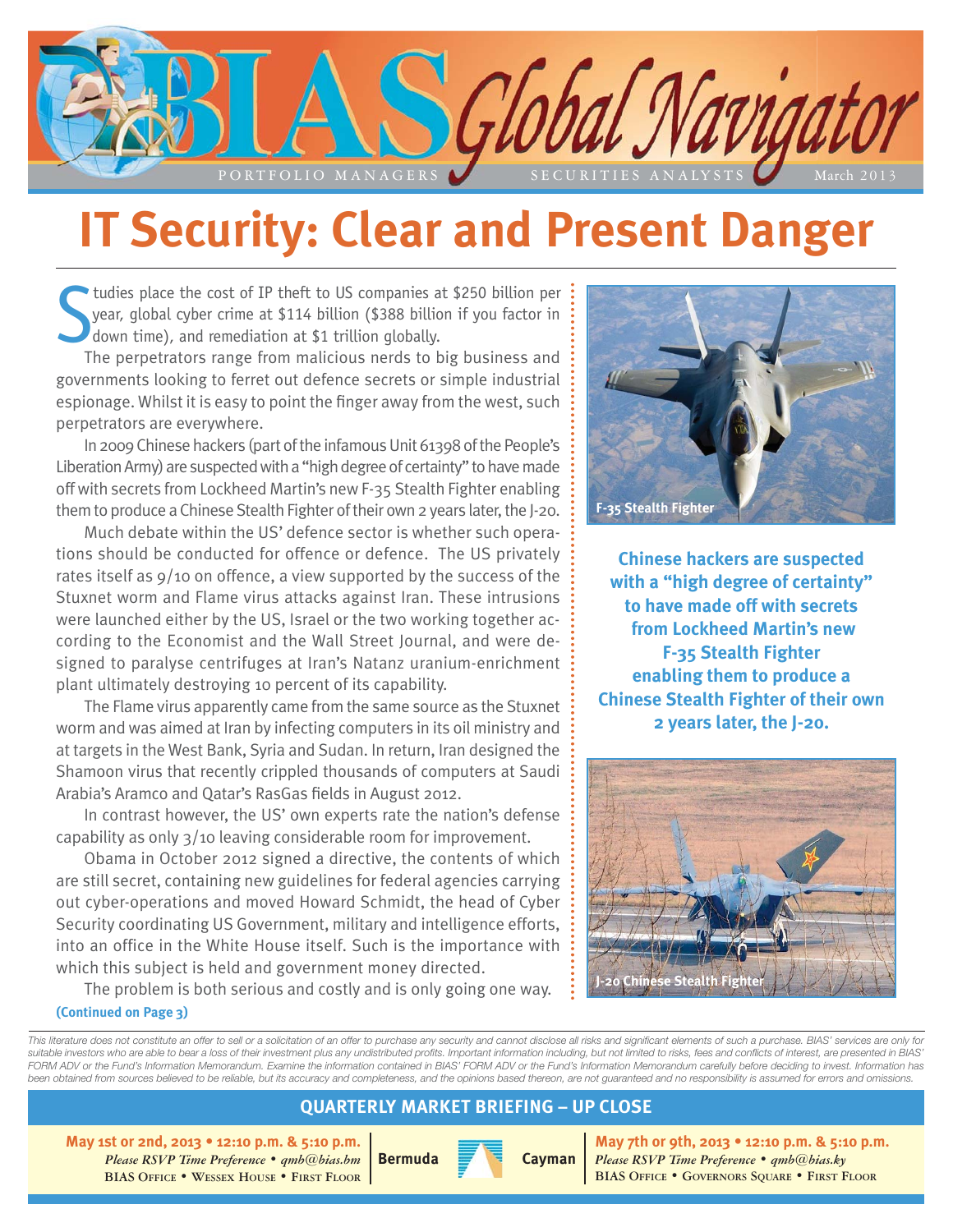

The yield curve graphically plots interest rates of<br>bonds having equal credit quality, but different<br>maturity dates. The Treasury yield curve is used as<br>a benchmark for other debt in the market, such as morthe yield curve graphically plots interest rates of bonds having equal credit quality, but different maturity dates. The Treasury yield curve is used as gage rates or bank lending rates. Mortgages typically price off the 10-years Treasury, for example. The shape of the yield curve provides insight into the market's ex-

AS Global Navigator

We do not share this dramatic view, but we do believe the yield curve will steepen gradually over the next couple of years.

The yield curve is of importance to everyone. It decides the savings rate on bank deposits, which are based on the short end of the yield curve, while mortgage rates are based on rates at the long end of the yield curve.

pectations for future interest rates as well as economic activity and normally rises over time. Longer-term maturities, in theory, entail more risk because there is more uncertainty about economic conditions farther out in time; therefore investors demand a greater yield. A rising or positive slope also reflects investors' expectations for a growing economy, as well as expecta-



**and normally rises over time.**

Hence, as the yield curve steepens, bank deposit rates will stay low, while mortgage rates will rise. The winner on this is the banks who borrow at low rates and lend at higher rates and as the yield curve steepens the gap between the two increases and so does banks' net interest margin.

Life insurance companies are particularly sensitive to interest

tions that inflation will rise. The yield differential between the short end and the long end of the curve tells how steep the yield curve is. A steep yield curve is typically seen at the end of a recession, when economic expansion is underway – like now in fact.

The Fed has kept the Fed funds rates in a range of zero to 0.25 percent since late 2008 and will not raise rates until unemployment drops below 6.5 percent, thus the short end of the curve is firmly anchored. However, with improving economic growth longer dated rates will start rising, steepening the yield curve. However, some pundits warn that massive monetary stimulus by the Fed and other central banks, combined with an increasing sovereign debt level in the US, could lead to a dramatic rise in long term interest rates, making the yield curve even steeper still.

rate risk due to their investments in longer maturity fixed-income assets given that bond prices decrease as yields rise. However this loss would not be realized unless the portfolio was sold and the benefits of rising long term interest rates would partially be offset by higher reinvestment yields for maturing bonds. The worst case scenario for a life insurance company is an inverted or flat yield curve. In such an environment it is quite difficult for life insurance products to compete effectively given the lower yields it would be receiving on the long end and might result in an asset-liability mismatch. Today's positive sloping yield curve benefits life, reinsurance and property & casualty insurance companies and as the curve steepens further they will be in a better position to match their assets with their liabilities and generate stronger investment returns.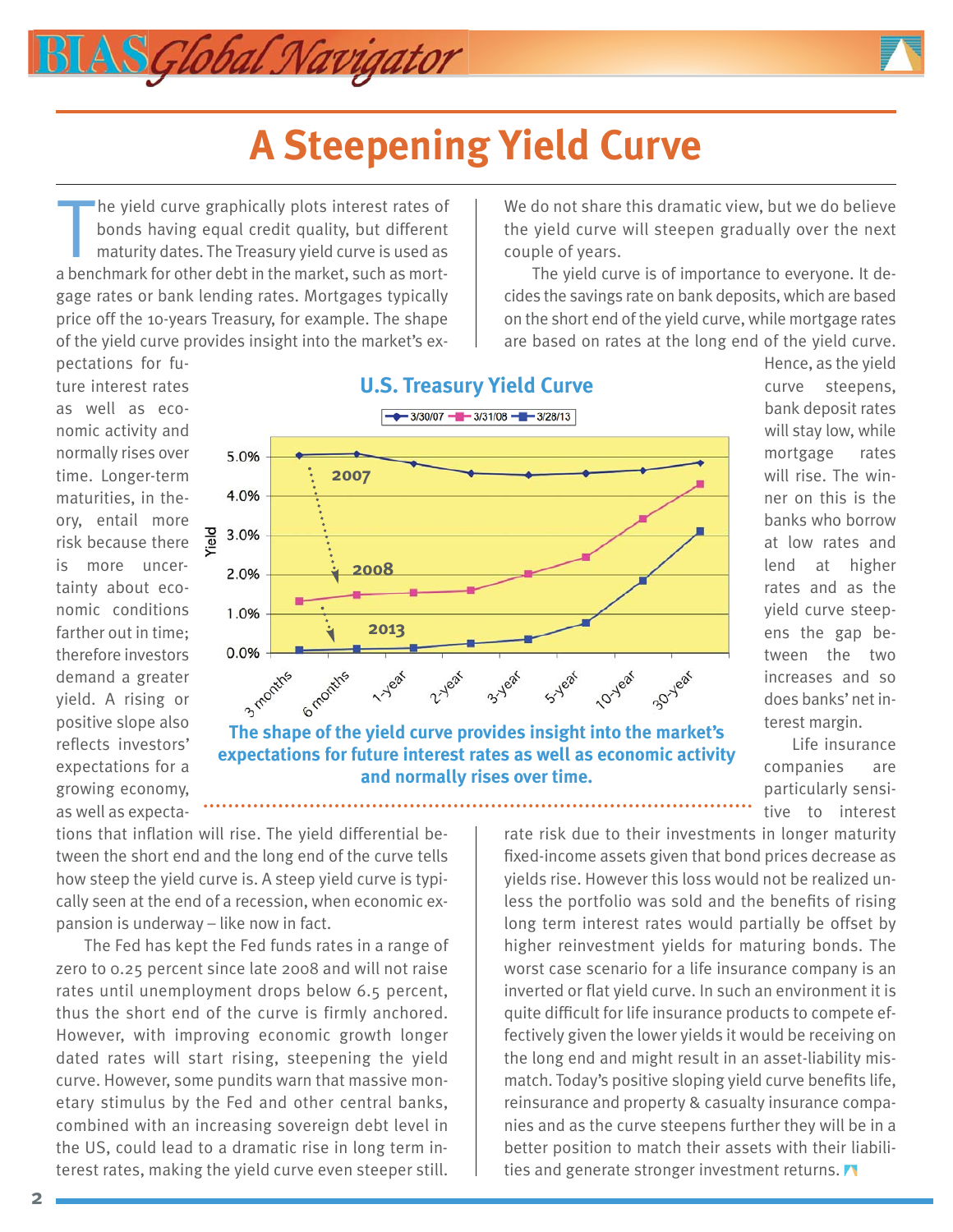## LAS Global Navigator



#### **IT Security (Continued from Page 1)**

IDC Consulting Group estimates that the cyber security industry is presently worth \$17.7 billion in global revenue terms — although this is likely to rise given government's attention and the fact that we are at the start of a firewall upgrade cycle as cloud computing drives companies to software not hardware solutions. The main players are large companies: Intel, Microsoft, Oracle, SAP, Google, Cisco, Tyco, and BAE for whom this represents only a small part of their overall revenues.

Many companies are still privately owned – for example the world's second largest player in this space is Russian-owned, but London-headquartered, Kaspersky, Laboratories. In the US, Palo Alto Networks is an example of the \$1 billion plus market cap new entrants.

BIAS' choices in this sector are Israel headquartered Check Point, the largest independent listed company, who is highly profitable, cash rich, and consistently beat out larger competitors with its service offerings. Also Fortinet which is a smaller US player with a lower cost 'one-stop' alternative that is making inroads into this sector placing it firmly in the sights of larger predators such as Cisco who have both a cash pile and the stated desire to buy smaller software company competitors.

## **BIAS Global Dividend Income Fund Dividend Reinvestment Impact on Share Price**

The BIAS Global Dividend Income fund offers investors an opportunity to accumulate wealth through the combination of high and rising dividend yields coupled with capital appreciation potential. he BIAS Global Dividend Income fund offers investors an opportunity to accumulate wealth through the combination of high and rising dividend Exploiting total return is best accomplished through the reinvestment of dividend income which BIAS implements just after the end of each calendar quarter. While the mechanics of dividend reinvestment impacts the Fund's NAV, there is no effect on the value of an investor's holdings.

| <b>Date</b> | <b>Client Action</b>     | <b>NAV</b> | <b>Units</b> | <b>Dividend</b> | <b>Net Assets</b> |
|-------------|--------------------------|------------|--------------|-----------------|-------------------|
| Jan.1       | Invest \$100,000         | \$100      | 1,000        |                 | \$100,000         |
| Mar. 31     | <b>Dividend Declared</b> | \$102      | 20           | $2\%$           | \$2,000           |
| Apr. 1      | Dividend Reinvested      | \$100      | 1,020        |                 | \$102,000         |

**Chart 1** Unlike other BIAS Global Portfolio funds, the Dividend Investment Income Fund automatically distributes any income in the form of a) additional units or b) cash payment. This means that the distribution forces a devaluation equal to the amount of income distributed. Your holding maintains its value through the receipt of the equivalent value of shares should you choose to reinvest the dividend even though the unit price will fall.

| <b>Date</b> | <b>Client Action</b> | <b>NAV</b> | <b>Units</b> | <b>Dividend</b> | <b>Net Assets</b> |
|-------------|----------------------|------------|--------------|-----------------|-------------------|
| Mar. 30     | Invest \$100,000     | \$102      | 980.39       |                 | \$100,000         |
| Mar. 31     | Dividend Declared    | \$102      | 19.60784     | 2%              | \$2,000           |
| Apr. 1      | <b>Units Sold</b>    | \$100      | 1,000        |                 | \$100,000         |

**Chart 2** Opportunists will not benefit from buying the unit the day before a dividend is declared as the unit price falls in equal to the value of dividend income distributed.

To explain, when BIAS reinvests accumulated dividends, the fund administrator buys shares for the client. This increase in shares outstanding without the corresponding increase in overall fund value results in an apparent decline in Net Asset Value, or share price, as illustrated in **Chart 1**.

As is evident from *Chart 1*, the decline in NAV is offset by the increase in shares an investor holds resulting in no net change in wealth. Of course this is a

> simplified illustration and the change in NAV, due to market forces, from 31 March to 1 April will likely occur. The upshot is that aside from changes in market prices, the NAV decline is purely accounting driven.

> A fair question at this point is whether an investor that commits capital just prior to a dividend reinvestment cycle will profit without having invested for the entire period? The simple answer is 'No', as shown in **Chart 2**.

> Clearly, there is no wealth effect from entering just prior to a dividend reinvestment date as at purchase, the NAV reflects the income earned and adjusts proportionally after the reinvestment date.

*Certain statements contained within this literature are forward looking statements including, but not limited to, statements that are predications of or indicate future events, trends, plans, or objectives. Undue reliance should not be placed on such statements because by their nature they are subject to known and unknown risks and uncertainties. Actual results could differ materially from projected results due to numerous factors, many of which are beyond our control.*